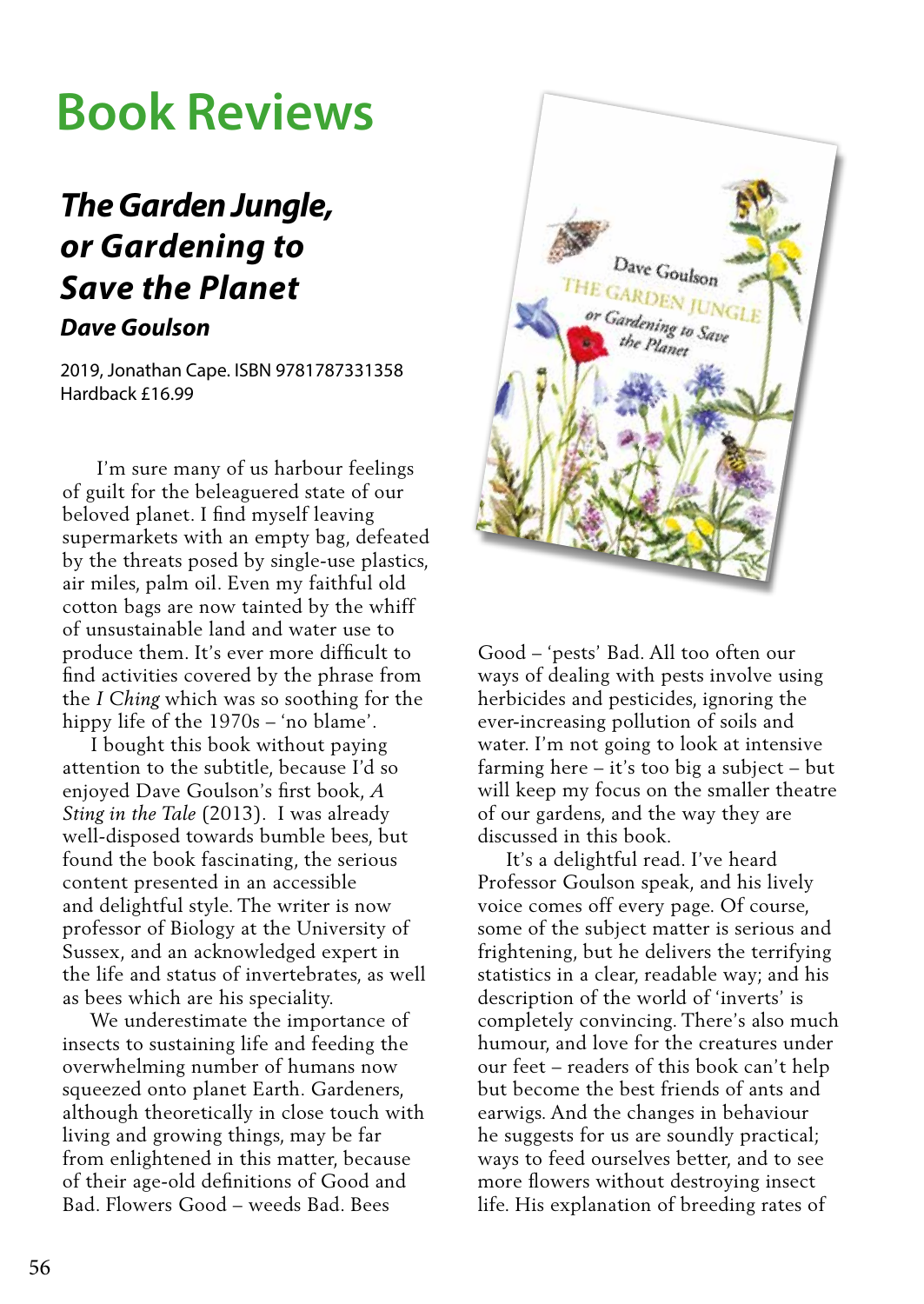crop pests, and how this knowledge might be manipulated for more successful plant management, was a revelation to me. And just in case the scary messages are too scary at any moment, each chapter has a nice recipe using common garden produce. Enjoyment and enlightenment are certainly qualities found in this modestly presented book, but it's my Book of the Year for 2019 because it contains HOPE. Given the despair which haunts the airwaves, this quality is rare – priceless really – and the message in *The Garden Jungle* is that we CAN achieve something meaningful. Whether we

garden in lavish acreage, or have just a couple of pots in the back yard, within our patches we can make things right. There has to be a commitment – NO pesticides or herbicides – but there are good hints on how to manage this with more tolerance, indeed without too much pain! We may not be able to control the wider world, but within our own gardens we can support and sustain our threatened biodiversity, and this book gives us an appealing understanding of what that can mean.

#### **Rosemary FitzGerald**

## *'Cherry' Ingram, The Englishman Who Saved Japan's Blossoms Naoko Abe*

2019, Chatto & Windus. ISBN 9781784742027 Hardback £18.99

 This is not intended as a proper review – the book came out in March 2019 and received wide notice in the garden press, so many HPS members will already be well aware of it – but I believe that there's always room for another appreciation of something good. So this is more of a fan letter about the amazing networks within the botanical and horticultural worlds, and the way they touch us all. Plants are after all not only the basis of life, but have a universal language. Whatever we think of Latin names (and I admit to experiencing my share of stress from recent changes), they can be understood within the United Kingdom, Ireland and indeed world-wide.



 In 2006 I spent a few months researching some of the great gardeners who have lived in West Porlock, notably Norman Hadden, and EB Anderson who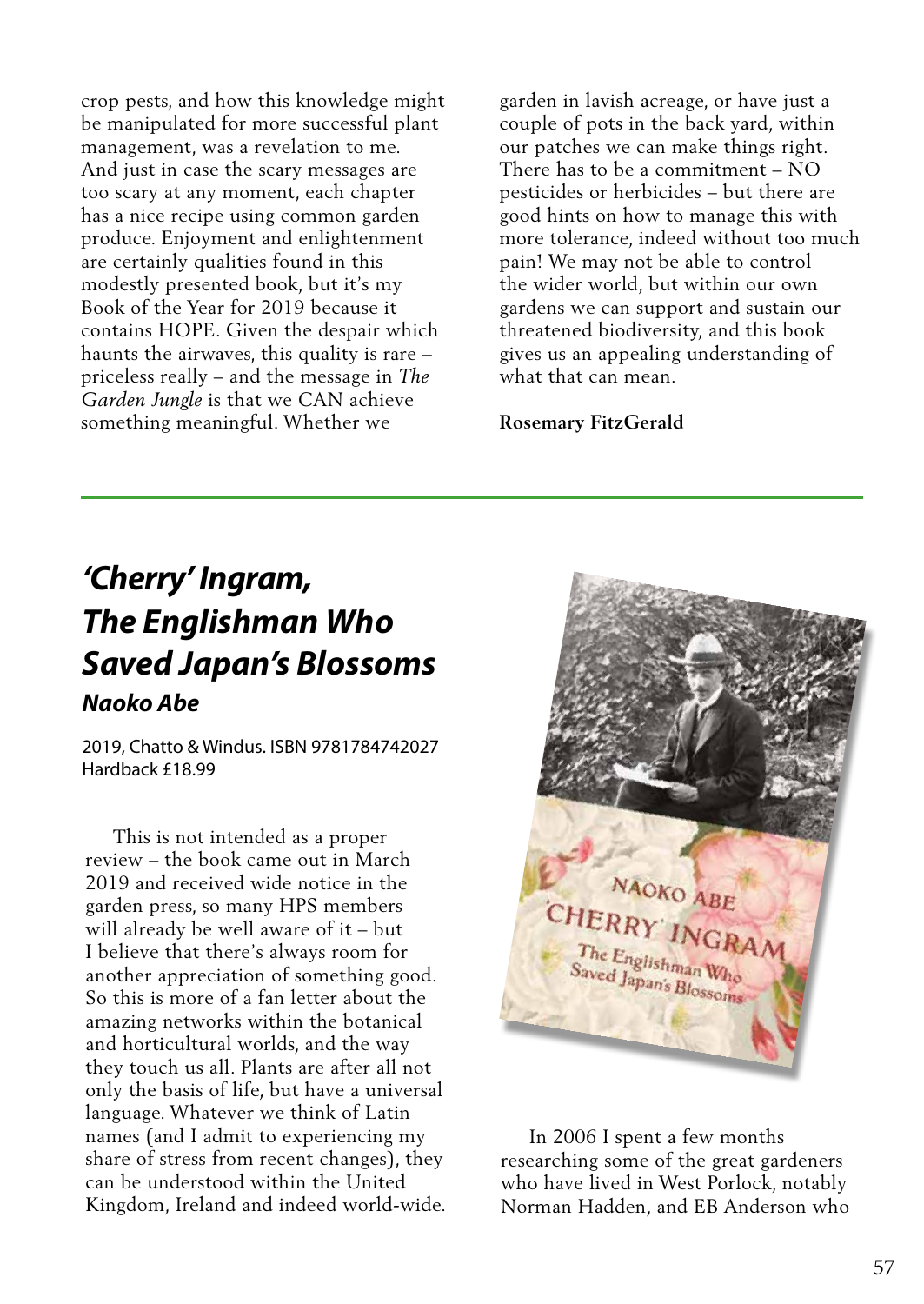wrote of his years there in *Seven Gardens* (1974). I was lucky enough to have access to the amazing accessions ledger kept by Norman Hadden for 60 years, with every plant he bought entered in his beautiful handwriting, and where he had obtained it from – it's like a catalogue of prominent nurserymen and gardens throughout most of the last century.

 I live only 25 miles from Porlock, and the gardens I was interested in were well within recall for many locals. Indeed, the late Joan Lorraine of Greencombe, herself one of the Porlock greats, was still living at the time I did my research, and another, Keith Lister, was looking after one of Haddon's woodland plots at this time. I was able to spend many days following clues and rumours, and fate was helpful with chance encounters: one led me to the son of Norman Hadden's gardener, who had some priceless photographs, and another neighbour led me to someone who was still growing a number of Hadden's plants.

 One of these chance encounters put me in touch with Lady Anne Berry (formerly Palmer) who famously gifted her Rosemoor garden to the RHS. She proved to be the most generous and active correspondent by email, writing from Hackfalls Arboretum in New Zealand where she lived with her second husband Bob Berry. As a young woman, learning her gardening, she sometimes served as driver for some of the great old boys of the gardening world, including Norman Hadden, and Collingwood 'Cherry' Ingram. They could apparently be 'grumpy oldies' at times, but most trips included wonderful gardens and equally wonderful cream teas!

 I realise this is a thin thread connecting me to the great floweringcherry collector, but it was enough to make him one of the icons in my mental picture gallery of great gardeners. When I ran a small nursery, on exposed limestone, I was naturally very keen on cistus, and

one can't look into the naming and hybridisation of these without coming across him. I've never had the kind of garden in which I could grow cherries for either fruit or blossom, but Ingram's name was enough to draw me to this book. It is most prettily produced with the title on a loose cherry-printed 'belt' round the hard cover, so I bought it as an early birthday present for myself.

 Biographies of great gardeners often seem to be written by people who are professional writers but not gardeners, and as a result can contain annoying misunderstandings and mistakes. Naoko Abe, a Japanese journalist now living in London, initially sounded to me as though she might be in such a category, but this book is one of the finest works of research I've come across for years. It tells the story of the Japanese cherry trees themselves; Ingram's interest in them; his realisation that the historic varieties collected and treasured during centuries of Japanese gardening were being allowed to die out, as the easily propagated *Prunus* x *yedoensis* 'Somei-Yoshino' became the street tree of choice (like the familiar pink double cherry *Prunus* 'Kanzan' in the UK); his searches for wild varieties, and Japanese collectors who still revered the old selections; and his own cultivation efforts at home in Kent. There are too many elements of this rich story to mention here, and these are just the personal elements comprising the story of a most interesting man and his thrilling botanical adventures.

 One of these concerns the 'great white' cherry *Prunus* 'Tai-haku' (fig. 1), which had long been famous in Japan. Ingram was horrified to discover that it had apparently become extinct there, and he began a passionate quest to find it again and return it to its birthplace. He managed to find a tree which had been imported to Sussex in 1900, got material growing in his own collection, and tried many times to send cuttings to Japan.